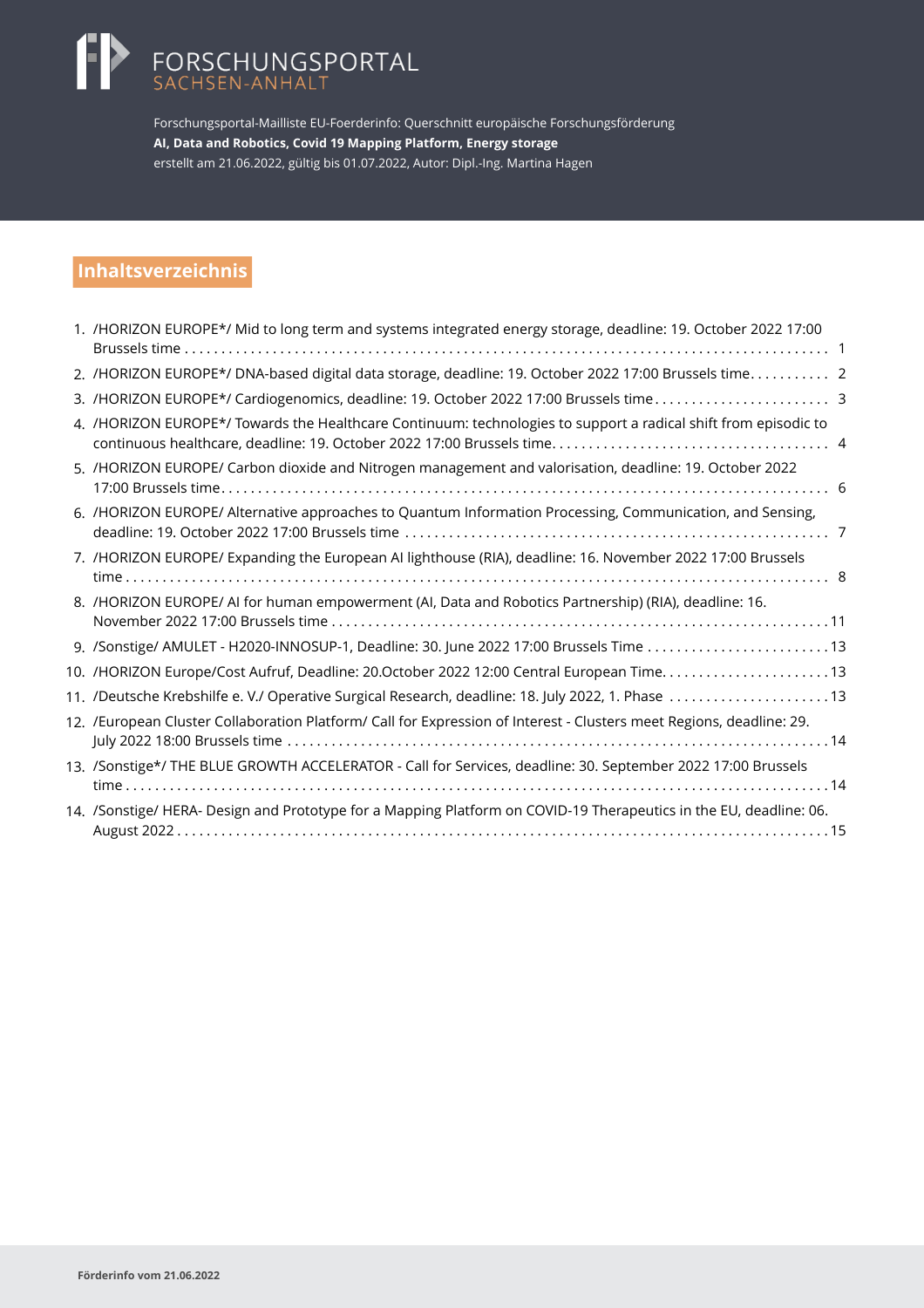<span id="page-1-0"></span>

# **Inhalte**

### **1. /HORIZON EUROPE\*/ Mid to long term and systems integrated energy storage, deadline: 19. October 2022 17:00 Brussels time**

Energy storage is required to increase energy systems flexibility, sectors coupling, demand response and smart interoperability solutions. Storage technologies facilitate high penetration of intermittent renewable energy, enable energy efficiency technologies such as waste heat recovery, increase the efficiency of cold supply chains and in turn contribute to the ecologic transition.

Non critical raw materials (CRM)-based systems and processes integrated, life cycle driven technologies are needed, in order to develop low cost and competitive solutions. Particular attention will be paid to high round-trip efficiency, high energy density, stable and reliable solutions for mid to long term energy storage (from days to months), which represent the most needed services for flexible, sustainable and fully integrated energy systems.

This Challenge will support proposals from the following technologies and systems for stationary applications:

o mid/long term energy storage for power systems, with technologies such as metal air or redox flow batteries, power to heat to power, chemical bonds, electrochemical/chemical/thermal hybrid solutions, integration of energy carriers and 'storage to X' strategies; concepts for centralised or decentralised applications at grid, industrial or district scale level are included, excluding micro and small scale or single building solutions;

o mid/long term thermal energy storage (heating or cooling) at different temperature, such as building integrated and process systems integrated solutions, chemical looping or thermochemical storage, solar thermal energy harvesting and storage, combined storage of thermal and electrical energy as well as other energy vectors, storage systems integrated in cold chains and in industrial processes. Specific objectives

The proposals, through non CRM-based systems integrated, life-cycle and circular thinking driven approaches, should develop a proof of concept (PoC) or lab-scale validated innovative mid to long term storage for centralised or decentralised applications ranging from large to mid scale and excluding small micro scale such as single building solutions. The proposed technologies include, but are not limited to, the following:

o computational modelling and optimisation applied to materials, components and control (i.e. charging/discharging) for storage;

o heating/cooling storage through chemical and thermochemical technologies (adsorption, absorption, etc.) included their integration in buildings or industrial processes and for different temperature; o integration of energy storage systems into multi-vector energy grids and existing infrastructures, or into industrial processes for waste energy recovery and industrial symbiosis including concepts to enable smart control;

o systems-integrated thermal energy storage technologies for industrial and building applications (i.e. energy storage combined to solar and geothermal energy conversion, to pumped heat technologies, or to combined cooling, heat and power generation);

o innovative concepts for hydrogen (H2) storage/compression combined with thermal energy management and storage.

Further Information: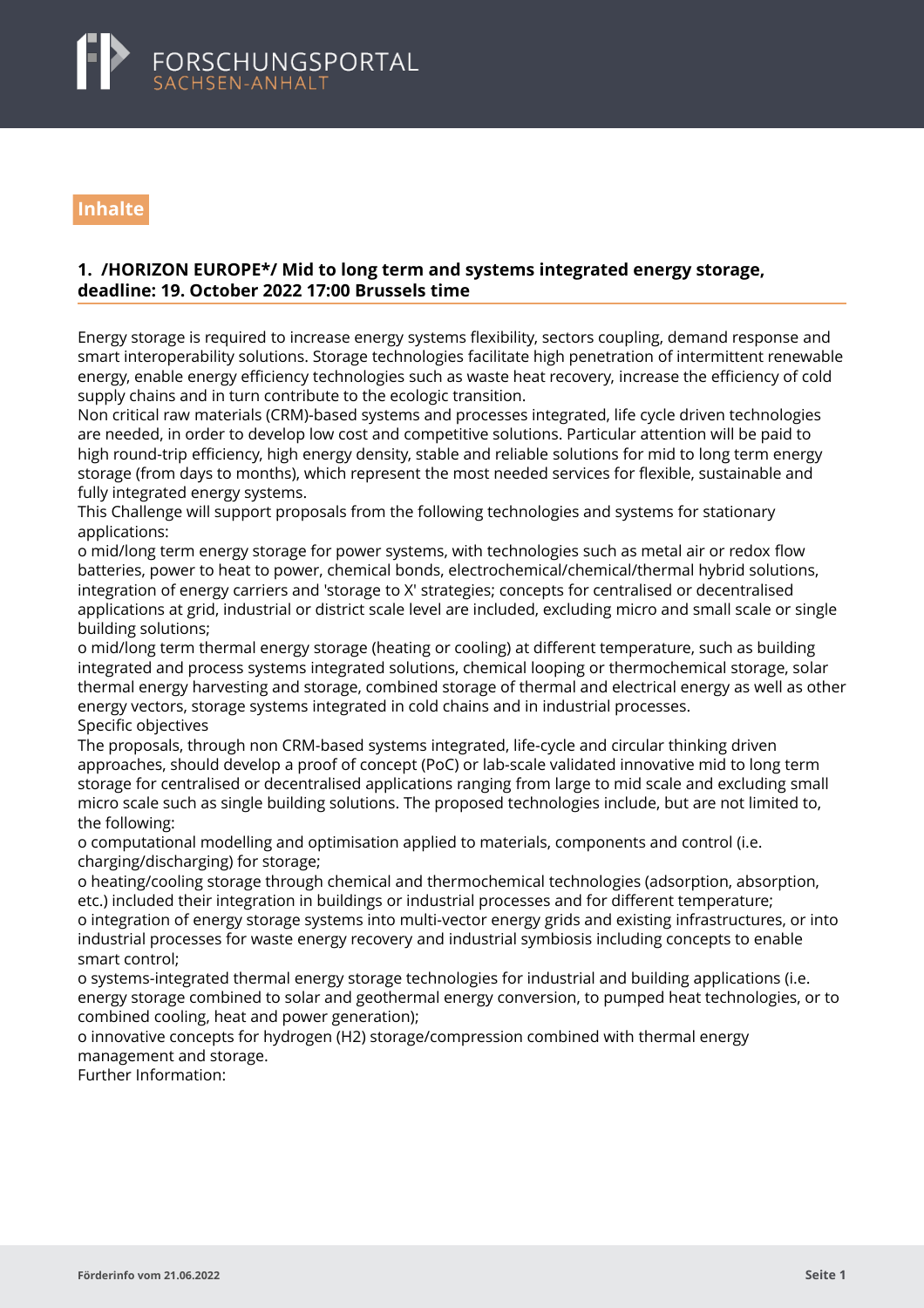<span id="page-2-0"></span>

https://ec.europa.eu/info/funding-tenders/opportunities/portal/screen/opportunities/topic-details [/horizon-eic-2022-pathfinderchallenges-01-02;callCode=null;freeTextSearchKeyword=;matchWholeText=tr](https://ec.europa.eu/info/funding-tenders/opportunities/portal/screen/opportunities/topic-details/horizon-eic-2022-pathfinderchallenges-01-02;callCode=null;freeTextSearchKeyword=;matchWholeText=true;typeCodes=1,2,8;statusCodes=31094502;programmePeriod=2021%20-%202027;programCcm2Id=43108390;programDivisionCode=null;focusAreaCode=null;destination=null;mission=null;geographicalZonesCode=null;programmeDivisionProspect=null;startDateLte=null;startDateGte=null;crossCuttingPriorityCode=null;cpvCode=null;performanceOfDelivery=null;sortQuery=startDate;orderBy=asc;onlyTenders=false;topicListKey=topicSearchTablePageState)ue;typeCc true;typeCodes=1,2,8;statusCodes=31094502;programmePeriod=2021%20-%202027;programCcm2Id=43108390;pr programDivisionCode=null:focusAreaCode=null:destination=null:mission=null:geographicalZonesCode=null:prograp ull;programmeDivisionProspect=null;startDateLte=null;startDateGte=null;crossCuttingPriorityCode=null;cpvCode=n ull;cpvCode=null;performanceOfDelivery=null;sortQuery=startDate;orderBy=asc;onlyTenders=false;topicListKey=top icListKey=topicSearchTablePageState

## **2. /HORIZON EUROPE\*/ DNA-based digital data storage, deadline: 19. October 2022 17:00 Brussels time**

Current technologies for digital data storage are hitting sustainability limits in terms of energy consumption and their use of rare and toxic materials. Moreover, data integrity when using those technologies is limited in time, which complicates archival data-storage. DNA or certain classes of synthetic DNA alternatives provide an alternative that promises information densities that are several orders of magnitude higher than classical memories, and stability for millennia rather than years. Moreover, DNA-based data storage can profit from the growing range of DNA research, tools and techniques from the life sciences, while potentially also adding to it (e.g., for in-vivo data collection). Proof of concept for DNA data archiving in vitro (i.e. not in living cells) is now well established. Several studies have shown that such archiving can support selective and scalable access to data, as well as error-free storage and retrieval of information. However, technical challenges remain to make this process economically viable for a broad spectrum of uses (beyond so-called 'cold data') and data types. These relate to improving the cost, speed and efficiency of technologies for reading, and especially writing and editing, DNA or other information-storing bio-polymers.

Large corporates and governments are starting to show an interest and some smaller companies offer solutions for specific archival applications. Europe has academic and commercial potential in this area. The time is right to pull together a European R&I ecosystem on DNA-based digital data storage. This EIC Pathfinder Challenge is to explore scalable and reliable high-throughput approaches for using DNA as a general data-storage medium. Solutions would thus need to address the read/write/edit operations of digital data in synthetic DNA, capturing the expected advantages of high density and stability/longevity of this form of data storage. The use of DNA sequences as chassis for non-standard forms of information coding, or of other polymeric substrates and related coding/decoding techniques are also in scope, provided they entail at least similar benefits than state-of-the-art DNA approaches. Proposed techniques should deliver qualitative advances in key parameters such as throughput, DNA-length (well above a few hundred mers), reliability (coupling efficiency), speed and cost. Beyond the usual storage applications, there is also scope for radically different scenarios for such a technology, for instance for data-processing, in-vivo sensing or fingerprinting.

Applications submitted to this Challenge, must pay particular attention to the relevant bio-safety and ethical issues.

Specific objectives

The following specific objectives for this Challenge have been defined:

o new approaches for coding, decoding, modification or computational use of digital data in synthetic DNA or other sequence-controllable polymers with quantitative targets (theoretical and technological); o Proof-of-Concept of technical feasibility with indications of at least state of the art benefits and major operational characteristics (e.g., extreme densities, longevity, stability) and going well beyond for some of them (e.g., speed, cost, accuracy);

o end-to-end scenarios of use, be it for data storage (archival, but also shorter term storage) or other purposes (like sensing, cryptography or computation) that exploit the benefits of the technology. Expected outcomes and impacts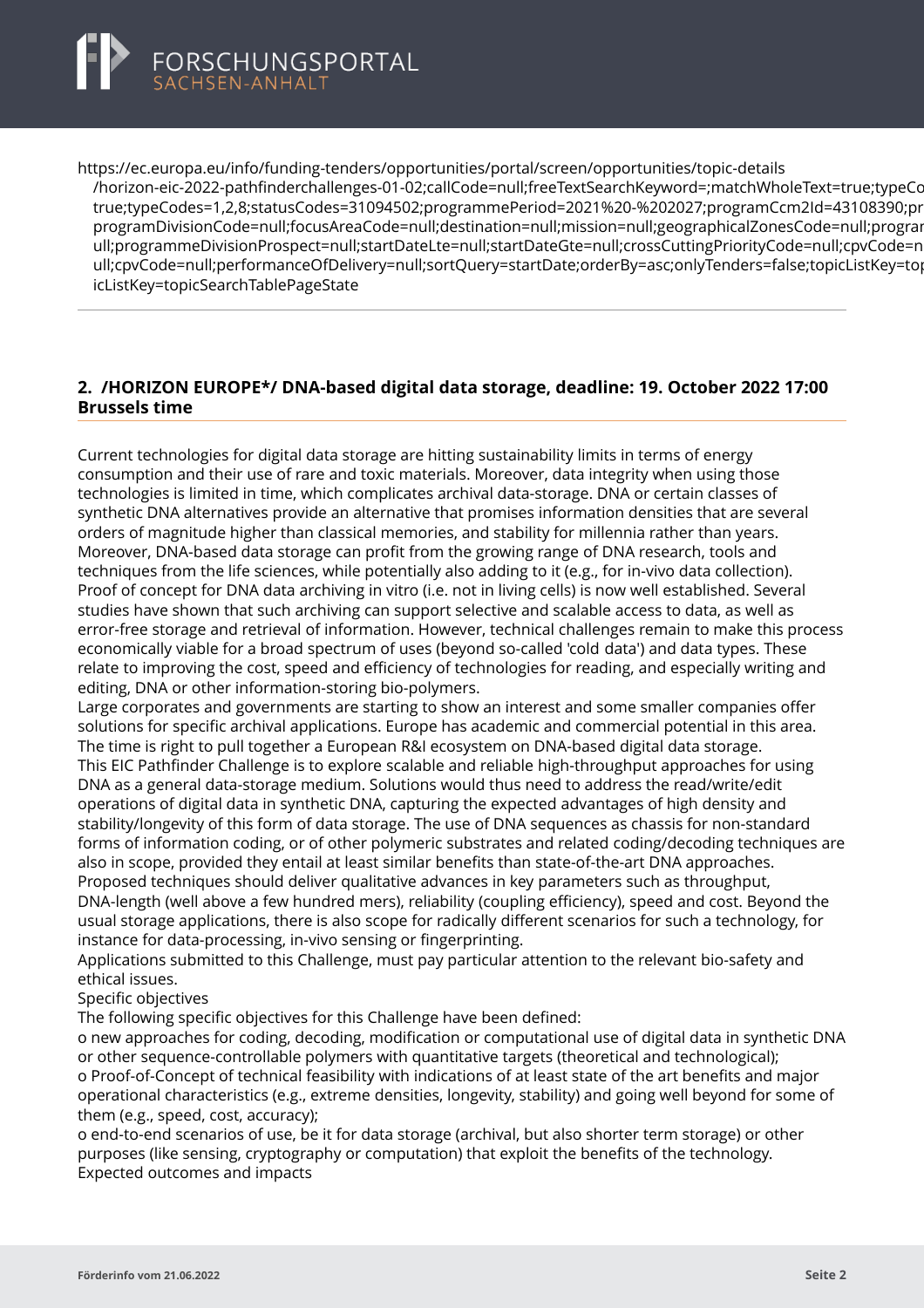<span id="page-3-0"></span>

Proposals should contribute to achieving one or several of the following: o a range of new techniques with clear benefits and steps towards widening scope of applicability of DNA-based data storage; o broader range of scenarios and uses for DNA-based data technologies; o emergence and anchoring of a European innovation eco-system on DNA-based data technologies and

applications, including through involvement of relevant partners and end-users; o contribution to standardisation in the field and benchmarks to gauche progress.

#### Further Information:

https://ec.europa.eu/info/funding-tenders/opportunities/portal/screen/opportunities/topic-details

[/horizon-eic-2022-pathfinderchallenges-01-05;callCode=null;freeTextSearchKeyword=;matchWholeText=tr](https://ec.europa.eu/info/funding-tenders/opportunities/portal/screen/opportunities/topic-details/horizon-eic-2022-pathfinderchallenges-01-05;callCode=null;freeTextSearchKeyword=;matchWholeText=true;typeCodes=1,2,8;statusCodes=31094502;programmePeriod=2021%20-%202027;programCcm2Id=43108390;programDivisionCode=null;focusAreaCode=null;destination=null;mission=null;geographicalZonesCode=null;programmeDivisionProspect=null;startDateLte=null;startDateGte=null;crossCuttingPriorityCode=null;cpvCode=null;performanceOfDelivery=null;sortQuery=startDate;orderBy=asc;onlyTenders=false;topicListKey=topicSearchTablePageState)ue;typeCodes=1,2,8;statusCodes=31094502;programmePeriod=2021%20-%202027;programCcm2Id=43108390; true;typeCodes=1,2,8;statusCodes=31094502;programmePeriod=2021%20-%202027;programCcm2ld=43108390;pr programDivisionCode=null;focusAreaCode=null;destination=null;mission=null;geographicalZonesCode=null;progran ull:programmeDivisionProspect=null:startDateLte=null:startDateGte=null:crossCuttingPriorityCode=null:cpyCode=n ull;cpvCode=null;performanceOfDelivery=null;sortQuery=startDate;orderBy=asc;onlyTenders=false;topicListKey=top icListKey=topicSearchTablePageState

# **3. /HORIZON EUROPE/ Cardiogenomics, deadline: 19. October 2022 17:00 Brussels time**

Cardiogenomics holds the potential to address existing gaps in the diagnosis and treatment of cardiovascular diseases (CVD), which would enable better outcome for the patient. Advanced genetic testing taking into account complex inheritance, or combining genetic testing, transcriptomics, proteomics and metabolomics analysis with clinical phenotype can improve clinical management of the CVD and identify more accurately, who is likely to be at risk for major cardiovascular events such as heart failure or sudden death. Many gene variants associated with CVD are of unknown significance and thus of limited clinical utility. Our ability to sub-classify CVD diseases according to their underlying molecular mechanism has been enhanced due to technological approaches such as, spatial or single-cell transcriptomics, and others.

There has been considerable funding in the past directed to support and improve the quality of life of patients with severe heart and other CVD conditions (e.g. development of bio-electronic implants/devices). On the other hand, there has been considerably less public funding allocated to demanding research targeted to the actual cause of major CVDs and their complex genetic basis and as a result, limited progress has been made in this front. Although, the complex genetic basis of some of the inherited cardiovascular conditions, such as, the cardiomyopathies is widely accepted, it remains far from being elucidated. In addition, already identified gene variants can demonstrate variable expressivity (clinical phenotype severity), challenging the clinical interpretation of the variants identified in a patient and the selection of the therapeutic tool. As per the major common diseases such as heart attack and atrial fibrillation, the genetic basis is incompletely understood.

Companies are therefore increasingly raising funding to support their preclinical CVD programs aimed to develop key molecules that can disrupt signalling pathways that regulate key cardiovascular processes including rhythm, hypertrophy, contractility, and autophagy and others, potentially leading to new therapies for heart failure or other CVD conditions. The overall aim of this Challenge is to pave the way for novel therapies for major CVD conditions including hemorrhagic and ischemic stroke, aneurysm, cardiomyopathy and certain types of arrhythmias and other conditions, for which no effective treatments are currently available.

The gender dimension in research content should be considered, where relevant. Specific objectives

The following specific objectives have been identified for this Challenge:

o to identify single or multiple gene variants of high biological significance or other key molecules associated with the CVDs that would allow for accurate stratification of patients and guide the physician in their clinical management and monitoring of these CVDs;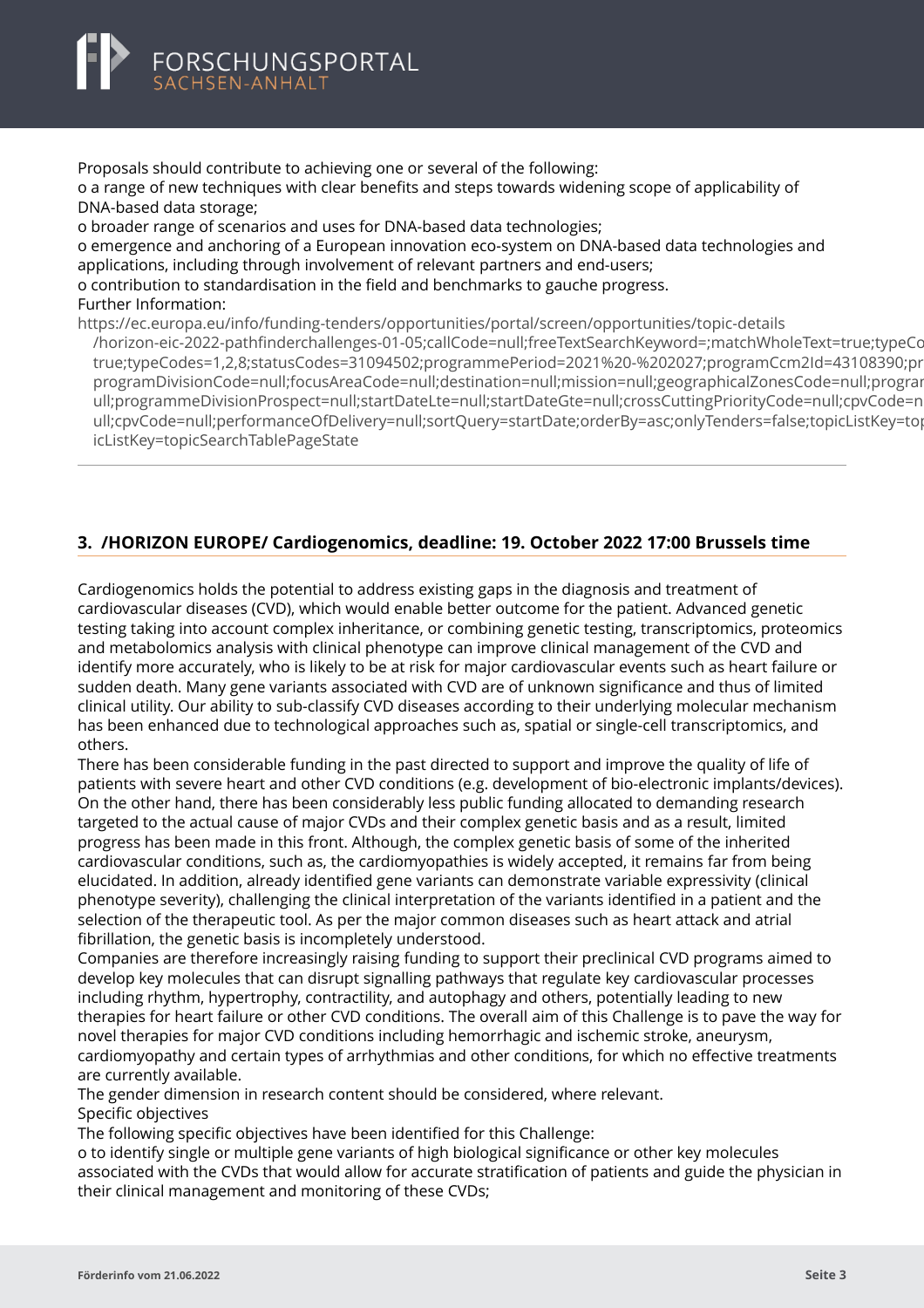# <span id="page-4-0"></span>FORSCHUNGSPORTAL

o to identify novel targets based on these variants for specific CVD indication(s) that would allow for the development of first in class therapies for the same indication;

o to seek for novel technological solutions that could contribute to the development and acceleration of first in class therapies for major CVD conditions for which no effective treatments are currently available. Expected outcomes and impacts

The following major impacts can be foreseen for this Challenge:

o impact on the practice of cardiology: identification of pathogenic mutations or multiple variants that have actionable effects (by disrupting normal biochemical pathways associated with the cause and/or progression of the disease), will have a substantive impact on the practice of cardiology;

o accelerating the implementation of personalised care in CVD: deciphering the molecular pathogenesis underlying the clinical pathology of a CVD disease, is key for implementing personalised care. Performing targeted DNA sequencing on CVD patient(s) to identify previously characterised pathogenic mutations, is expected to become part of the daily clinical routine in the CVD clinics. Targeted genetic testing is envisaged to serve a triple purpose:

o to achieve an early and more accurate diagnosis;

o to guide the physician to administer the right treatment for the right patient (personalised treatment); and

o to predict more accurately post treatment clinical course (favorable or non- clinical prognosis). o gathering the necessary knowledge and data that would enable to apply disease modelling for CVD, including through 3D in-vitro models, to be used for screening drugs/therapies for CVDs. Further Information:

https://ec.europa.eu/info/funding-tenders/opportunities/portal/screen/opportunities/topic-details [/horizon-eic-2022-pathfinderchallenges-01-03;callCode=null;freeTextSearchKeyword=;matchWholeText=tr](https://ec.europa.eu/info/funding-tenders/opportunities/portal/screen/opportunities/topic-details/horizon-eic-2022-pathfinderchallenges-01-03;callCode=null;freeTextSearchKeyword=;matchWholeText=true;typeCodes=1,2,8;statusCodes=31094502;programmePeriod=2021%20-%202027;programCcm2Id=43108390;programDivisionCode=null;focusAreaCode=null;destination=null;mission=null;geographicalZonesCode=null;programmeDivisionProspect=null;startDateLte=null;startDateGte=null;crossCuttingPriorityCode=null;cpvCode=null;performanceOfDelivery=null;sortQuery=startDate;orderBy=asc;onlyTenders=false;topicListKey=topicSearchTablePageState)ue;typeCc true;typeCodes=1,2,8;statusCodes=31094502;programmePeriod=2021%20-%202027;programCcm2ld=43108390;pr programDivisionCode=null;focusAreaCode=null;destination=null;mission=null;geographicalZonesCode=null;prograr ull;programmeDivisionProspect=null;startDateLte=null;startDateGte=null;crossCuttingPriorityCode=null;cpvCode=n ull;cpvCode=null;performanceOfDelivery=null;sortQuery=startDate;orderBy=asc;onlyTenders=false;topicListKey=top icListKey=topicSearchTablePageState

## **4. /HORIZON EUROPE\*/ Towards the Healthcare Continuum: technologies to support a radical shift from episodic to continuous healthcare, deadline: 19. October 2022 17:00 Brussels time**

Today, episodic (symptom-triggered) healthcare remains the norm. To a large extent, individuals are entrusted with the responsibility to self-monitor and trigger requests to the health system upon identification of relevant symptoms. In spite of the growing number of screening programmes, the diagnosis of a vast majority of disorders, including those in which early action has a direct impact on morbidity or survival, still relies heavily on the individual to initiate the process. Further, a substantial fraction of outpatients manage the post-treatment phase, particularly of non-life threatening conditions, with qualitative self-monitoring, seeking help only upon perceived evidence of disease recurrence. In essence the current approach to healthcare is mostly reactive.

While the episodic (reactive) model could be perceived as economically advantageous, drawing on healthcare resources only intermittently, it is clearly not optimal. In self-assessing their health status independently, individuals miss early signs of disease, sometimes with devastating results. The large spectrum of possible conditions and associated symptoms, particularly as age progresses, and the high behavioural resistance to seek medical assistance without clear symptomatic evidence, compounds the problem. Often the prodromal phase advances to full blown symptomatic phase before the diagnosis is triggered by the patient. Further, the emotional burden under the episodic healthcare model in which individuals are responsible to gauge severity and make decisions on when and how to seek help, should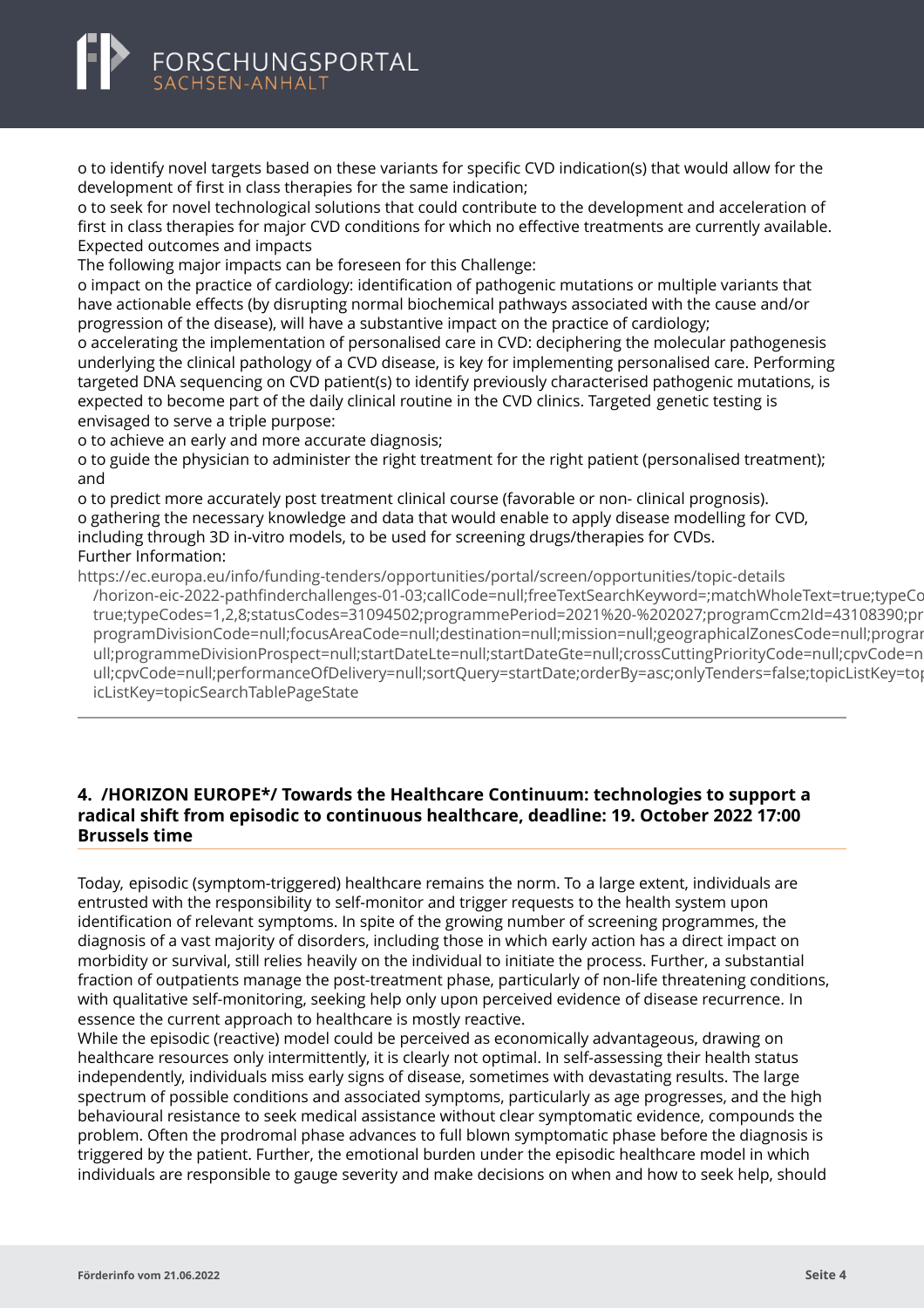

not be underestimated. Periods of raised health awareness, chronic conditions, slow convalescent recoveries, etc. in adult and pediatric populations can be particularly emotionally draining for patients and families under the episodic care model.

Technology can support much needed progress towards continuous and preventive healthcare, in which individuals are accompanied continuously and unobtrusively by health monitoring technology and practitioners, proactively offering diagnosis, treatment or follow up at the optimal pace and with the optimal protocol as dictated by clinical evidence. Under this model, human beings will heavily rely on technology seamlessly integrated in their lives, becoming recipients of proactive healthcare with minimal disruption and cognitive load. The burden of early spotting of disease will be shifted to unobtrusive technology. This requires careful consideration of all potential ethical issues that may arise, particularly related to data processing, data ownership and trustworthy artificial intelligence. Successful examples of such technologies already exist. Continuous Glucose Monitoring (CGMs) devices in skin-patch formats, for instance, offer diabetics relative unobtrusive and uninterrupted detection of inadequate glucose levels, with the possibility for remote diabetes care. Furthermore, body motion sensors (e.g.,

accelerometer-based), respiration monitors and oxygen saturation (SpO2) sensors, cell phone-enabled behavioural analysis, fitness devices and many others are also available.

However, the full potential of the continuous healthcare model has not been fully realised as, for most conditions, diagnostic technologies do not exist with the required attributes: unobtrusiveness (environment-embedded, body-embedded, object-embedded, home-integrated, etc.), clinical grade reliability, affordability, etc. For example, fauling-free on-skin, under-skin or implantable bio-sensors for long-term use, new modalities for Volatile Organic Compound (VOC) sensing (breathomics), new personal imaging systems e.g. THz-based or optoacoustic, unobtrusive continuous gut microbiome monitoring, etc. still require substantial groundwork.

The objective of this EIC Pathfinder Challenge is to develop systems and technologies starting at very low TRL for unobtrusive monitoring of human health with new continuous and personal imaging and sensing modalities, implementing continuous assessment, processing and analysis of the data to identify early signs of disease

This call can support innovative technologies ranging from the sensor level up to the system level for effective integration of multimodal data.

Proposals can aim at monitoring a family of conditions or a wider mix of health factors, using the optimal combination of single-point or historic multi-point sensor data and, if appropriate, clinical records, genomic data, etc. to realise maximal performance.

Involvement of relevant stakeholders (e.g., clinical experts and patient organizations) from an early stage is recommended.

The gender dimension in research content should be considered, where relevant as well as the involvement of relevant stakeholders (e.g. clinical practitioners, patient organisations, etc.) from an early stage.

#### Specific objectives

Proposals submitted to this EIC Pathfinder Challenge should tackle the following specific objectives: o develop a novel technology (device, instrument or full system)for unobtrusive proactive healthcare. The targeted technology should offer life-long health status monitoring and elements of predictive medicine with methodologies grounded in existing scientific evidence;

o the end objective must be a Proof-of-Concept and preliminary data suggestive of adequate safety and performance, while paying attention to minimising false positives that could hamper its real-world use; o the targeted technology should make the case for a clinically acceptable solution amenable to successful evaluation under common Health Technology Assessment (HTA) methodologies;

o the path to future integration in the European healthcare workflow, specifically in relation to the inter-operability with existing infrastructures, as well as take up and compliance by appropriate patient populations, should be plausible.

Expected outcomes and impacts

The expected impact should be the establishment of the basis for the transformation of the prevailing episodic, symptom-triggered, healthcare system into continuous healthcare, in which individuals are accompanied continuously and unobtrusively by health monitoring technology and practitioners,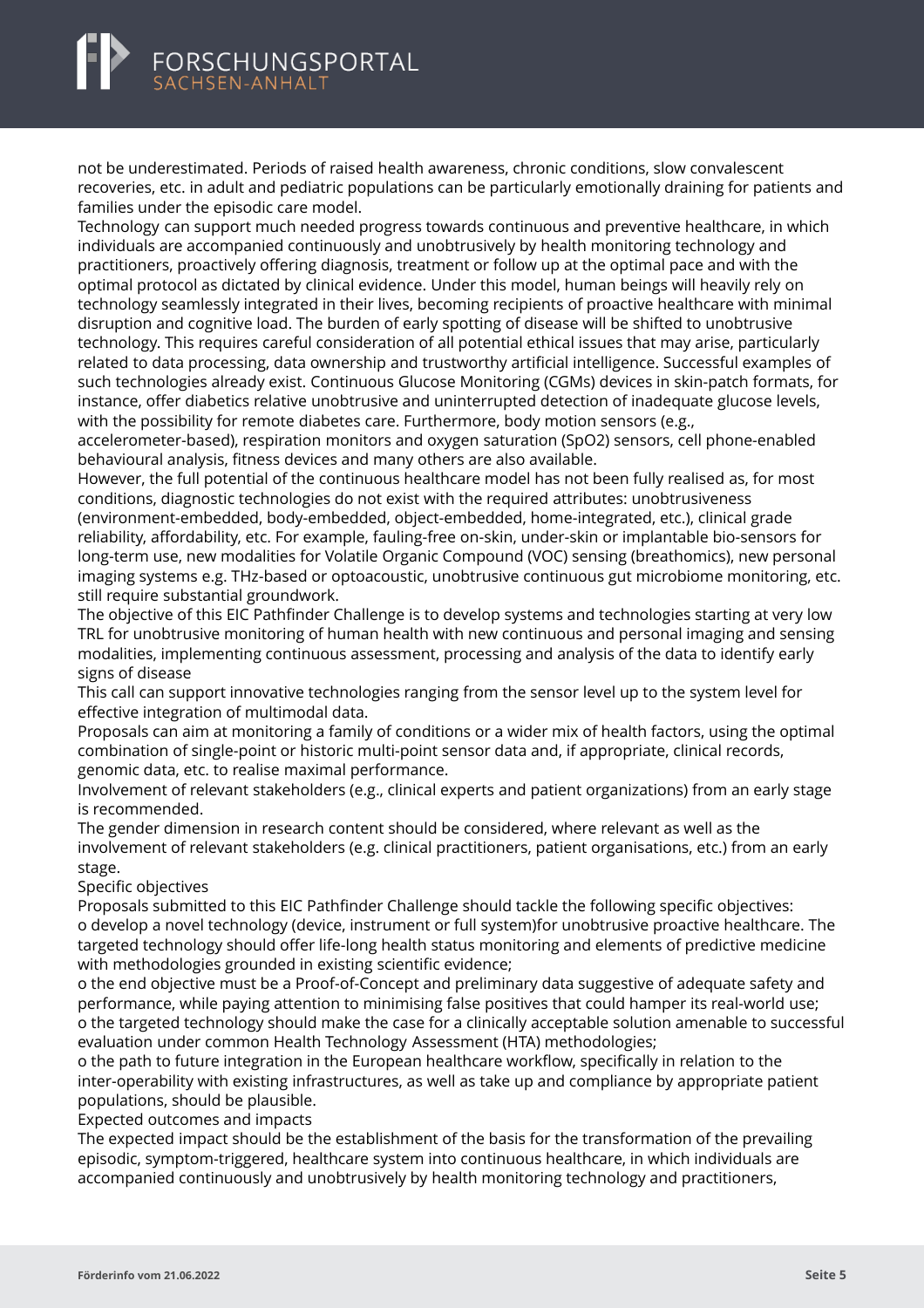#### <span id="page-6-0"></span>proactively offering diagnosis and treatment. Further Information:

https://ec.europa.eu/info/funding-tenders/opportunities/portal/screen/opportunities/topic-details [/horizon-eic-2022-pathfinderchallenges-01-04;callCode=null;freeTextSearchKeyword=;matchWholeText=tr](https://ec.europa.eu/info/funding-tenders/opportunities/portal/screen/opportunities/topic-details/horizon-eic-2022-pathfinderchallenges-01-04;callCode=null;freeTextSearchKeyword=;matchWholeText=true;typeCodes=1,2,8;statusCodes=31094502;programmePeriod=2021%20-%202027;programCcm2Id=43108390;programDivisionCode=null;focusAreaCode=null;destination=null;mission=null;geographicalZonesCode=null;programmeDivisionProspect=null;startDateLte=null;startDateGte=null;crossCuttingPriorityCode=null;cpvCode=null;performanceOfDelivery=null;sortQuery=startDate;orderBy=asc;onlyTenders=false;topicListKey=topicSearchTablePageState)ue;typeCodes=1,2,8;statusCodes=31094502;programmePeriod=2021%20-%202027;programCcm2Id=43108390; true;typeCodes=1,2,8;statusCodes=31094502;programmePeriod=2021%20-%202027;programCcm2ld=43108390;pr programDivisionCode=null:focusAreaCode=null:destination=null:mission=null:geographicalZonesCode=null:prograp ull:programmeDivisionProspect=null:startDateLte=null:startDateGte=null:crossCuttingPriorityCode=null:cpyCode=n ull;cpvCode=null;performanceOfDelivery=null;sortQuery=startDate;orderBy=asc;onlyTenders=false;topicListKey=top icListKey=topicSearchTablePageState

# **5. /HORIZON EUROPE\*/ Carbon dioxide and Nitrogen management and valorisation, deadline: 19. October 2022 17:00 Brussels time**

Climate change, global warming and water/soil pollution are unprecedented challenges for the planet. To overcome them, it is necessary to develop breakthrough and integrated solutions to disrupt the current production processes and introduce more sustainable consumption habits.

Carbon dioxide (CO2) and nitrogen (N) flows strongly affect climate change and belong to the cycle of make, use and dispose. To implement CO2/N sustainable cycles there is the need to develop technologies, sustained by renewable energy, able to increase their cycle efficiency introducing novel management and valorisation practices and approaches.

This EIC Pathfinder Challenge aims at developing novel processes and technologies to enable CO2 and N management/valorisation and in turn to reduce:

o greenhouse gas (GHG) emissions,

o nitrogen losses (mainly due to agricultural practices), so minimizing impact on soil and water, o carbon losses from the energy, industrial, agricultural, and livestock sectors.

These technologies could also increase cross sector coupling of energy systems, when renewable energy is required to capture, convert and use carbon and nitrogen streams into added value products. This Challenge focuses on new biological, chemical, physical routes that integrate the capture and/or recovery of CO2 and N species, storage and their conversion into value-added products, and/or net zero commodities, chemicals, fuels and energy vectors. The processes should focus on the use of renewable energy as input to develop carbon negative or net zero systems. Reaching these objectives requires multidisciplinary competencies and cross-sectorial approaches, with a strong focus on circularity and whole life analysis. The research could address in an integrated manner environmental, industrial, agricultural, socio-economic and logistic issues.

Specific objectives

The proposals, through non-critical raw materials (CRM)-based, systems integrated, life cycle and circular thinking driven approaches, should develop a proof of concept (PoC) or lab-scale validated innovative technology that, will manage and valorise CO2, N, or both at the same time into value-added net zero commodities, chemicals, fuels, or energy vectors. Such technology should produce added-value products optimising input/output energy balances and achieving a carbon negative or net zero process promoting sustainable business models. Besides, the different steps of the CO2/N management and valorisation process could be designed to achieve integration at system or process level, to maximize sector coupling of energy systems such as converting renewable electricity into e-fuels and materials (e.g. power to X). Expected outcomes and impacts

This Challenge aims at developing:

o a net zero carbon process involving conversion of CO2 from various sources and streams into renewable fuels or net zero materials, using renewable energy as input. Such technology should involve CO2 capture/conversion (directly from air or from flue gases streams, and through photosynthetic, biological, biophysical, or chemical processes), storage (e.g. through chemical, electrochemical, biogenic processes), and further valorisation (e.g. feedstock for chemical industry, high energy density fuels, energy carriers or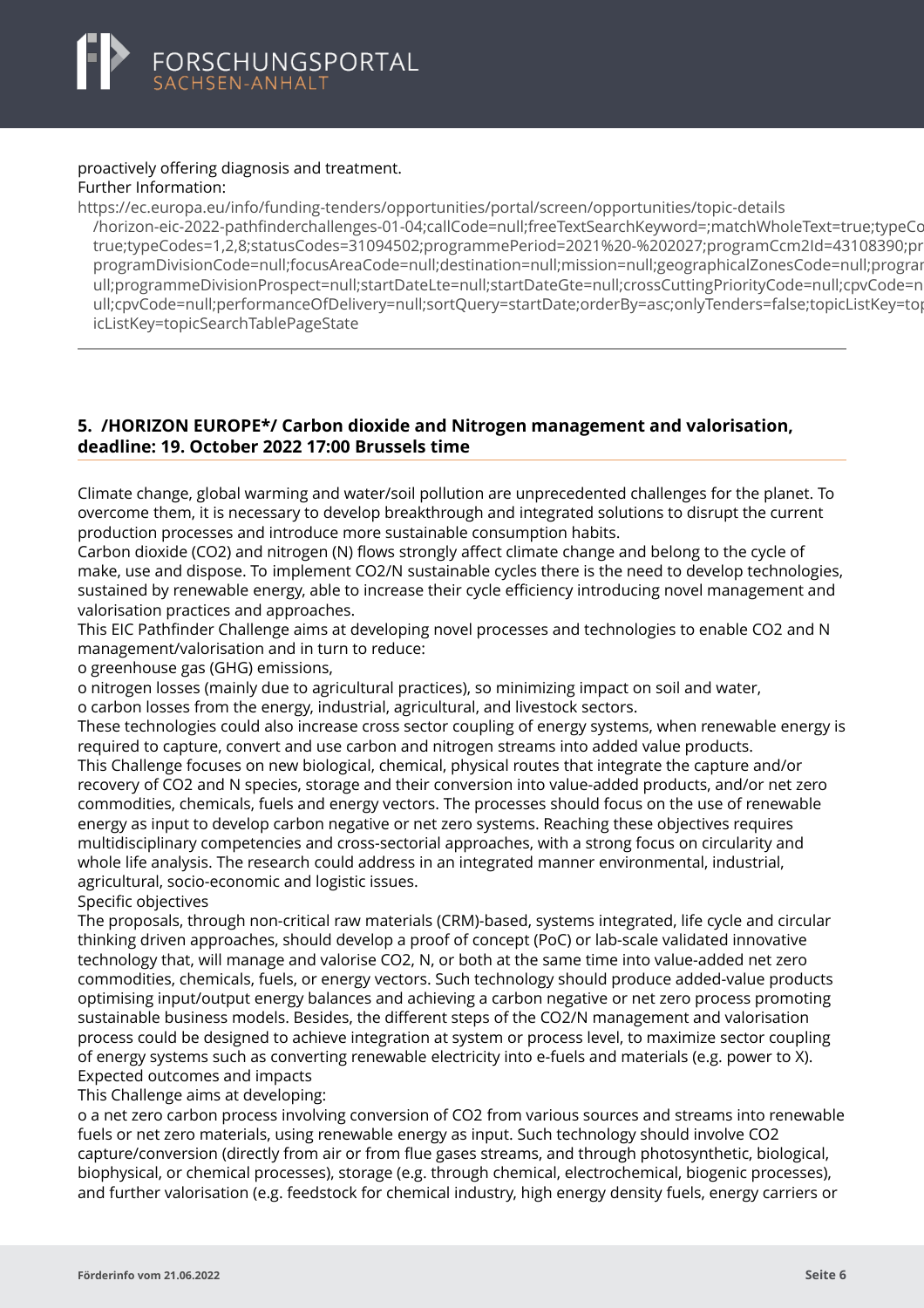<span id="page-7-0"></span>

other carbon neutral compounds for industrial or agricultural applications). The CO2 valorisation processes should be based on renewable energy and adopt technologies such as co-electrolysis of CO2 and water, catalytic reduction of CO2, or photoelectrochemical CO2 conversion etc.; o N integrated management cycle (nitrogen circular economy) to avoid or significantly reduce N release

(e.g. from combustion, fertilizer, livestock, and wastewater) in conjunction with the conversion of N-compounds to inert N2, or N-compounds recovery (e.g. using chemical, electrochemical, physical or biological systems), recycle and reuse as feedstock for added-value products or for biological fixation (e.g. into agriculture, as ammonia, as renewable fuels and energy vectors, as liquid hydrogen carriers). Further Information:

https://ec.europa.eu/info/funding-tenders/opportunities/portal/screen/opportunities/topic-details

[/horizon-eic-2022-pathfinderchallenges-01-01;callCode=null;freeTextSearchKeyword=;matchWholeText=tr](https://ec.europa.eu/info/funding-tenders/opportunities/portal/screen/opportunities/topic-details/horizon-eic-2022-pathfinderchallenges-01-01;callCode=null;freeTextSearchKeyword=;matchWholeText=true;typeCodes=1,2,8;statusCodes=31094502;programmePeriod=2021%20-%202027;programCcm2Id=43108390;programDivisionCode=null;focusAreaCode=null;destination=null;mission=null;geographicalZonesCode=null;programmeDivisionProspect=null;startDateLte=null;startDateGte=null;crossCuttingPriorityCode=null;cpvCode=null;performanceOfDelivery=null;sortQuery=startDate;orderBy=asc;onlyTenders=false;topicListKey=topicSearchTablePageState)ue;typeCodes=1,2,8;statusCodes=31094502;programmePeriod=2021%20-%202027;programCcm2Id=43108390; true;typeCodes=1,2,8;statusCodes=31094502;programmePeriod=2021%20-%202027;programCcm2ld=43108390;pr programDivisionCode=null:focusAreaCode=null:destination=null:mission=null:geographicalZonesCode=null:prograp ull;programmeDivisionProspect=null;startDateLte=null;startDateGte=null;crossCuttingPriorityCode=null;cpvCode=n ull;cpvCode=null;performanceOfDelivery=null;sortOuery=startDate;orderBy=asc;onlyTenders=false;topicListKey=top icListKey=topicSearchTablePageState

## **6. /HORIZON EUROPE\*/ Alternative approaches to Quantum Information Processing, Communication, and Sensing, deadline: 19. October 2022 17:00 Brussels time**

The Quantum Flagship is currently focused on mainstream quantum technologies, in qubit implementation, sensors and other areas. Nevertheless, alternative implementations/platforms and so far, unexploited (controllable) quantum principles exist and could become key elements in future quantum systems. Such new implementations and principles could lead to breakthrough innovations and enable new players to offer unique solutions for the architecture and critical building blocks of new quantum systems. This could represent a significant opportunity for European researchers and companies in this competitive field.

The scope of this call is to develop innovative approaches to encoding, manipulating, or storing information in quantum objects, or to exploiting quantum phenomena for information processing, communication, and sensing in a way that differs from the mainstream approaches currently being pursued in quantum research. Proposals should clearly identify the limits of the current quantum information processing paradigms they are trying to improve upon and propose relevant metrics to track progress and demonstrate success or a superior paradigm compared with conventional quantum information processing approaches.

#### Specific objectives

The proposals under this EIC Pathfinder Challenge:

o are expected to contribute to the development of information processing, communication or sensing components, for terrestrial or space applications, exhibiting similar advantages to the mainstream quantum technology approaches, in terms of sensitivity, accuracy, energy efficiency, etc;

o should describe how their proposed information processing or communication system would be controlled and could lead to the development of an information processing or communication device using a non-classical information theory approach;

o should aim to show how information processing or communications principles and architectures would be developed that demonstrate a clear and quantifiable advantage with respect to classical approaches and mainstream quantum technology alternatives. This should be applicable to a class of relevant problems or applications;

o should show how the foundations for novel approaches to encoding, manipulating, and storing information that could lead to practical applications would be established. Such novel approaches could find their roots in, for example, new phases of matter, exotic physical systems, biological systems, or other approaches;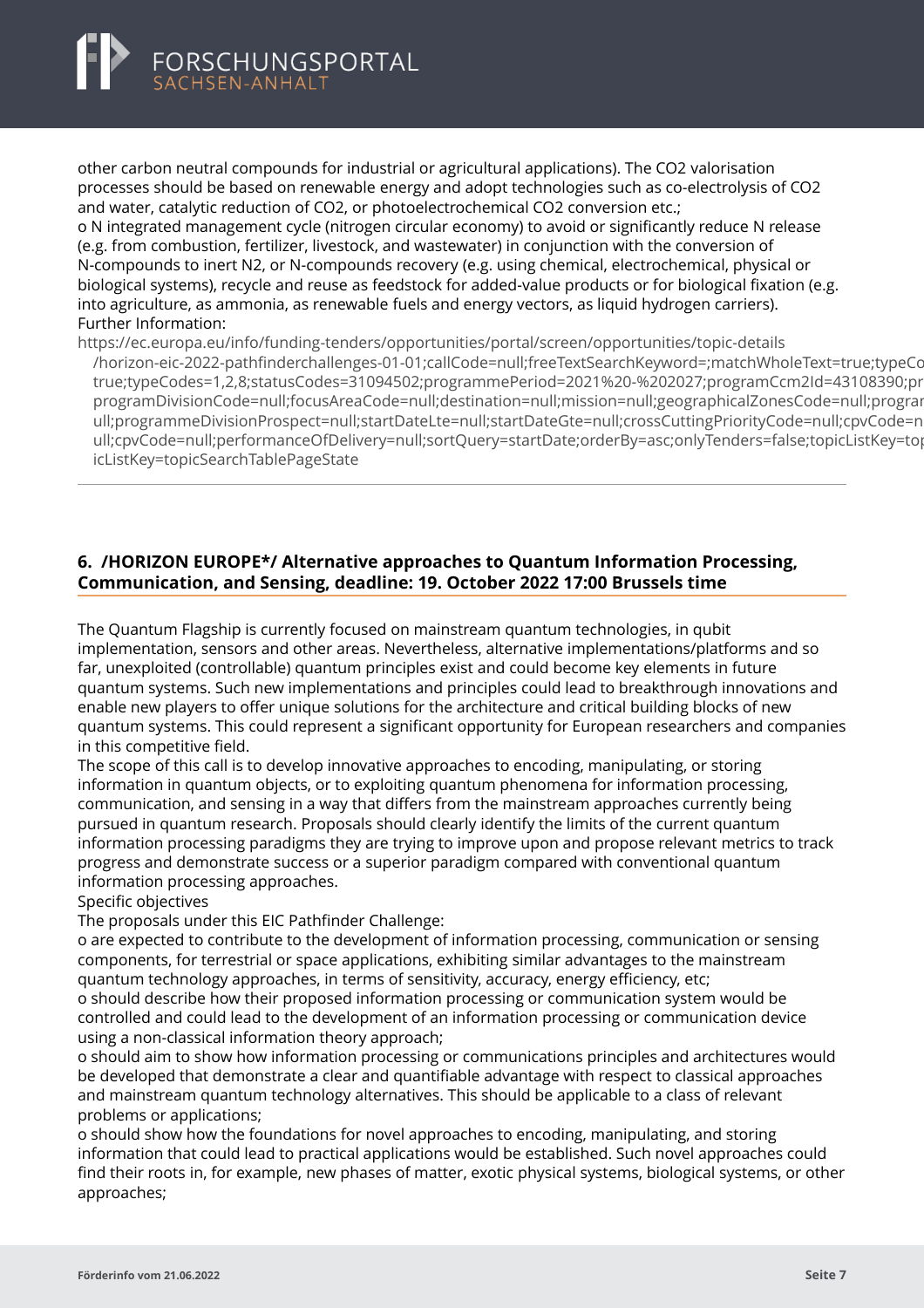<span id="page-8-0"></span>

o should describe how the proposed information processing or communication system would be controlled, programmed, and measured and should address relevant interfacing aspects. Expected outcomes and impacts

This EIC Pathfinder Challenge aims at the following:

o technology breakthroughs that form the basis for future information processing, communication, and sensing technologies on ground and in space;

o synergetic collaboration with existing European platforms, infrastructures, and innovation eco-systems in quantum technology;

o increased diversity of information processing technologies platforms exploiting non-classical information theory approaches.

The activity must clearly achieve the proof of principle and validate the scientific basis of the breakthrough technology (TRL starting at 2 and reaching 3-4). Proposals are expected to demonstrate collaboration in order to create a critical mass of cooperation between EU research, industry and other relevant actors in the emerging area of quantum information processing. The overall goals are to enable new players to offer unique solutions as building blocks for new information processing or communication systems, and to foster the interdisciplinary communities and innovation eco-systems that are driving this forward. Further Information:

https://ec.europa.eu/info/funding-tenders/opportunities/portal/screen/opportunities/topic-details [/horizon-eic-2022-pathfinderchallenges-01-06;callCode=null;freeTextSearchKeyword=;matchWholeText=tr](https://ec.europa.eu/info/funding-tenders/opportunities/portal/screen/opportunities/topic-details/horizon-eic-2022-pathfinderchallenges-01-06;callCode=null;freeTextSearchKeyword=;matchWholeText=true;typeCodes=1,2,8;statusCodes=31094502;programmePeriod=2021%20-%202027;programCcm2Id=43108390;programDivisionCode=null;focusAreaCode=null;destination=null;mission=null;geographicalZonesCode=null;programmeDivisionProspect=null;startDateLte=null;startDateGte=null;crossCuttingPriorityCode=null;cpvCode=null;performanceOfDelivery=null;sortQuery=startDate;orderBy=asc;onlyTenders=false;topicListKey=topicSearchTablePageState)ue;typeCc true;typeCodes=1,2,8;statusCodes=31094502;programmePeriod=2021%20-%202027;programCcm2ld=43108390;pr programDivisionCode=null;focusAreaCode=null;destination=null;mission=null;geographicalZonesCode=null;progran ull:programmeDivisionProspect=null:startDateLte=null:startDateGte=null:crossCuttingPriorityCode=null:cpyCode=n ull;cpvCode=null;performanceOfDelivery=null;sortQuery=startDate;orderBy=asc;onlyTenders=false;topicListKey=top icListKey=topicSearchTablePageState

# **7. /HORIZON EUROPE\*/ Expanding the European AI lighthouse (RIA), deadline: 16. November 2022 17:00 Brussels time**

To ensure European open strategic autonomy in critical technology such as AI, with huge potential socio-economic impact, it is essential to reinforce and build on Europe's assets in such technologies, including its world-class researcher community, in order to stay at the forefront of technological developments.

As stated in the communication from the European Commission on Artificial Intelligence for Europe and the coordinated action plan between the European Commission and the Member States, while Europe has undeniable strengths with its many leading research centres, efforts are scattered. Therefore joining forces will be crucial to be competitive at international level. Europe has to scale up existing research capacities and reach a critical mass through cross-community networks of European excellence centres in AI. Proposals should develop mechanisms to reinforce and strengthen the networks of excellence centres in AI. They are expected to bring the best scientists from academia and industry together to join forces in addressing the major AI challenges hampering its deployment, and to reinforce excellence in AI throughout Europe via a tightly-coupled network of collaboration.

Such networks are expected to mobilise select groups of key researchers from both industry and academia to collaborate on solving significant AI problems in which Europe has exceptional expertise. The networks are expected to increase the impact of the funding by making faster and greater progress through the joint efforts by recognised leaders working together, drawing on both shared and complementary perspectives, such as reasoning and learning, on the chosen problems. Such networks, together with other mechanisms, will play an important role in achieving a critical mass of talent and in overcoming the present fragmentation of AI research in Europe.

Proposals will mobilise the best European teams in AI community to join forces to address major technical as well as sector- or societal-driven challenges: strengthening excellence, networking, multidisciplinarity,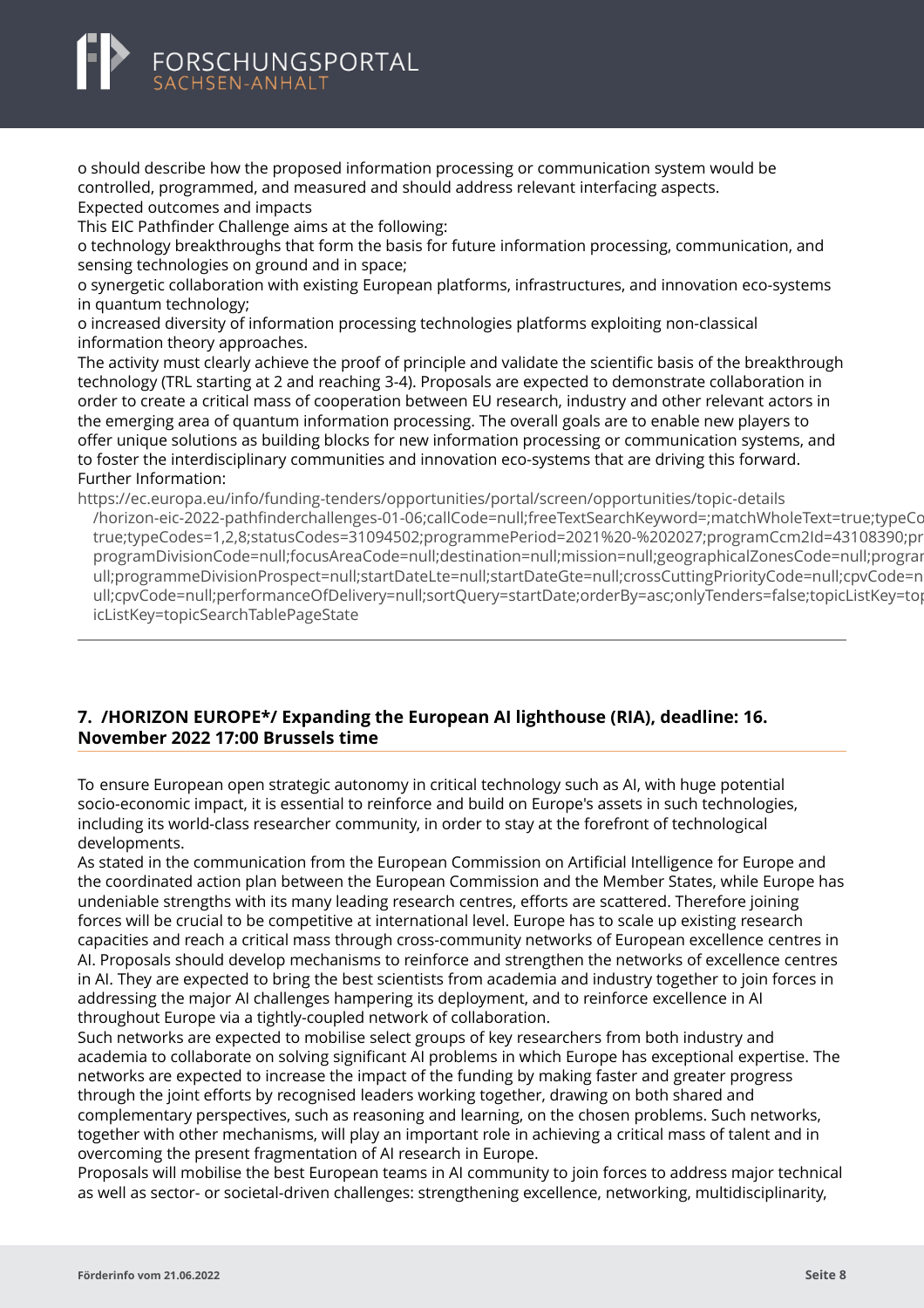academia-industry synergies.

This initiative contributes to the initiative started in H2020 to develop a vibrant European network of excellence centres in AI, and a vibrant AI scientific community, and continued in the first call of Horizon Europe. To complement and extend this initiative the proposals should create a network of excellence for the following topics:

1. Next Generation AI - covering foundational research and emerging and novel approaches, with a view of improving the technical performances of AI-based systems, such as increased accuracy, robustness, verifiability, dependability, adaptability, versatility, graceful degradation, etc. Research is also expected to address functional and performance guarantees.Aspects to be covered include, but are not limited to: foundational research in artificial intelligence and machine learning including new paradigms, algorithms, architectures and novel optimization and regularization methods, hybrid AI, hybrid machine learning, data/sample -efficiency.

2. Scientific research and technologies prioritised in the latest SRIDA (Strategic Research, Innovation and Deployment Agenda of the AI, Data and Robotics PPP) , and complementing the previously selected Networks of Excellence centres (either in H2020-ICT48, or the first calls for Networks of Excellence Centres in Horizon Europe).

Proposals will need to demonstrate how they complement, intend to expand and maximise the coverage of the previously selected[2] networks of excellence centres in AI.

To develop the lighthouse the selected networks should identify the major strength Europe has on a number of specific AI topics, and gather the best teams working on them in Europe in a strongly connected virtual institute, collaborating and competing to progress on these topics. They might also identify topics where Europe needs support to become competitive at international level, if strategically important.

Each network should set ambitious challenges, with the overarching aim of becoming aworld reference of excellence in AI on the strategic topics prioritised by the Network. As a result, Europe's diversity will stimulate healthy competition, rather than the fragmentation of the AI community.

The scientific progress should be driven by major societal challenges, which will serve as a source of research questions. This should also make it attractive for industries to join the efforts, in bringing their top research teams in the network, and also provide data/challenges that can become reference to drive scientific progress.

Composition of the Networks:

o Proposals should be driven by leading researchers in AI and AI relevant technologies from major excellent AI research centres, and bringing the best scientists across Europe, including also from promising research labs. They will bring on board the necessary level of expertise and variety of disciplines and profiles to achieve their objectives, ensuring a multidisciplinarity and multi-sectorial research approach, while respecting equality and diversity among the attracted talents.

Activities of the Networks:

o In order to structure the activities, the proposals will focus on important scientific or technological challenges with industrial and societal relevance where Europe will make a difference, by building on existing strengths, or increasing strength in areas that are critical for Europe.

o Based on the identified challenges, the networks should develop and implement common research agendas. The main vision and roadmap with clear targets, as well as methodology to implement and monitor progress will have to be specified in the proposal and can be further developed during the project.

o Scientific progress will have to be demonstrated through testing on application specific datasets or use-cases that characterise a demonstrated need of individuals or society as a whole. By extending the benchmarking of foundational research to application specific areas, the research community will simultaneously address advancements in AI and grand societal and technological challenges.

o The networks should define mechanisms to foster excellence throughout Europe, to increase efficiency of collaboration, including through networking and exchange programmes, and to develop a vibrant AI network in Europe.

o The networks are expected to disseminate the latest and most advanced knowledge to all the academic and industrial AI laboratories in Europe and involving them in collaborative projects/exchange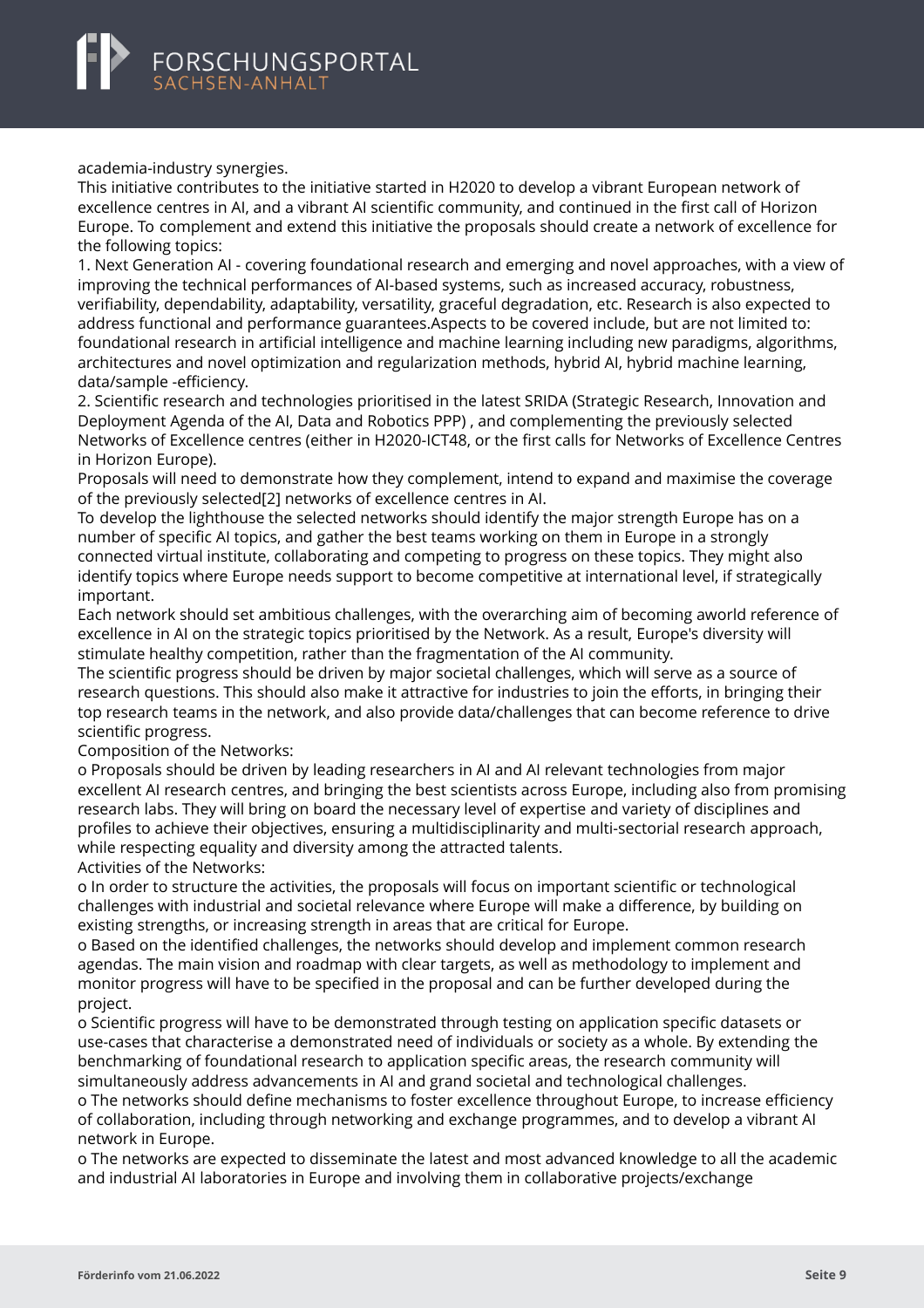# FORSCHUNGSPORTAL

programmes. (This could involve projects defined initially or via financial support to third parties, for maximum 20% of the requested EU contribution, with a maximum of 60k¤ per third party[3]). o Furthermore, it is key that each network provides a dissemination plan on how it intends to promote uptake by disseminating resources, e.g. datasets, software, or toolkits that are required to replicate and

validate any experiments that gave rise to this knowledge.

o The networks should develop interactions with the industry, in view of triggering new scientific questions and fostering take-up of scientific advances

o The networks will develop collaboration with the AI-on-Demand platform, the AI, Data and Robotics Partnership and with relevant Digital innovation Hubs and AI start-up initiatives, to disseminate knowledge and tools, and understand their needs.

o The networks should also foster innovation and include mechanisms to exploit new ideas coming out of the networks' work (for instance via incubators).

o Overall, each network will define mechanisms to become a virtual centre of excellence, offering access to knowledge and serve as a reference in its chosen specific field, including activities to ensure visibility. The proposals should

o include mechanisms to spread the latest and most advanced knowledge to all the AI-labs in Europe o develop synergies and cross-fertilization between industry, academia and civil society.

o become a common resource and shared facility, as a virtual laboratory offering access to knowledge and expertise and attracting talents

o provide broad access to AI excellence in Europe and also play an important role in increasing visibility o provide access to the required resources and infrastructure to support the R&D activities of the action, such as cloud and computing capacity, IoT, robotics equipment, support staff and engineers, where relevant, and the capacity to develop prototypes, pilots, demonstrators, etc.

o include a number of major scientific and application challenges which will mobilise the community to join forces in addressing them. Continuous evaluation and demonstration of scientific and technological progress (with qualitative and quantitative KPIs, benchmarking and progress monitoring processes) towards solving the targeted challenges will motivate the entire network and support publications and scientific career developments (providing reference benchmarks to publish comparative results, using the reference data, scenarios, etc.), and also showcase the technology in application contexts, to attract more user industries and foster take up and adoption of the technology.

o include mechanisms to share resources, knowledge, tools, modules, software, results, expertise, and make equipment/infrastructure available to scientists to optimise the scientific and technological progress. To that end, proposals should exploit tools such as the AI-on-demand platform[4] and further develop and expand the platform, to support the network and sharing of resource, results, tools among the scientific community, maximising re-use of results, and supporting faster progress. Mechanisms to test results and continuously measure and demonstrate progress should be integrated in the platform, which is also important to support the scientific community, allowing also for comparative analysis. Openness and interoperability of components are encouraged to develop synergies and cross-fertilization between different approaches and solutions (e.g. through modularity of components or open interfaces) o include collaboration mechanisms among the best AI and AI-relevant research teams, but also mechanisms to bring all European AI teams to the highest level of excellence. This is also in view of supporting and encouraging the adoption of AI technologies in all Member States and Associated Countries, with particular emphasis on geographical aspect and elimination of gaps between Member States/Associated Countries, as well as addressing existing gender disparities.

o exploit and develop technology enablers, such as methodologies, tools and systems and exploit latest hardware development and data spaces, cloud and HPC resources.

The networks will also address a number of sector- or societally-driven challenges, mobilising the community towards achieving common goals in addressing such challenges that AI can help overcome, demonstrating the positive impact on the society, economy and environment.

Activities are expected to achieve TRL 4-5 by the end of the project.

Proposals are expected to develop synergies:

o With other Networks of excellence centres in AI funded in H2020 or Horizon Europe, with a view of, all together, create vibrant European network of AI excellence centres. To that end, the activities should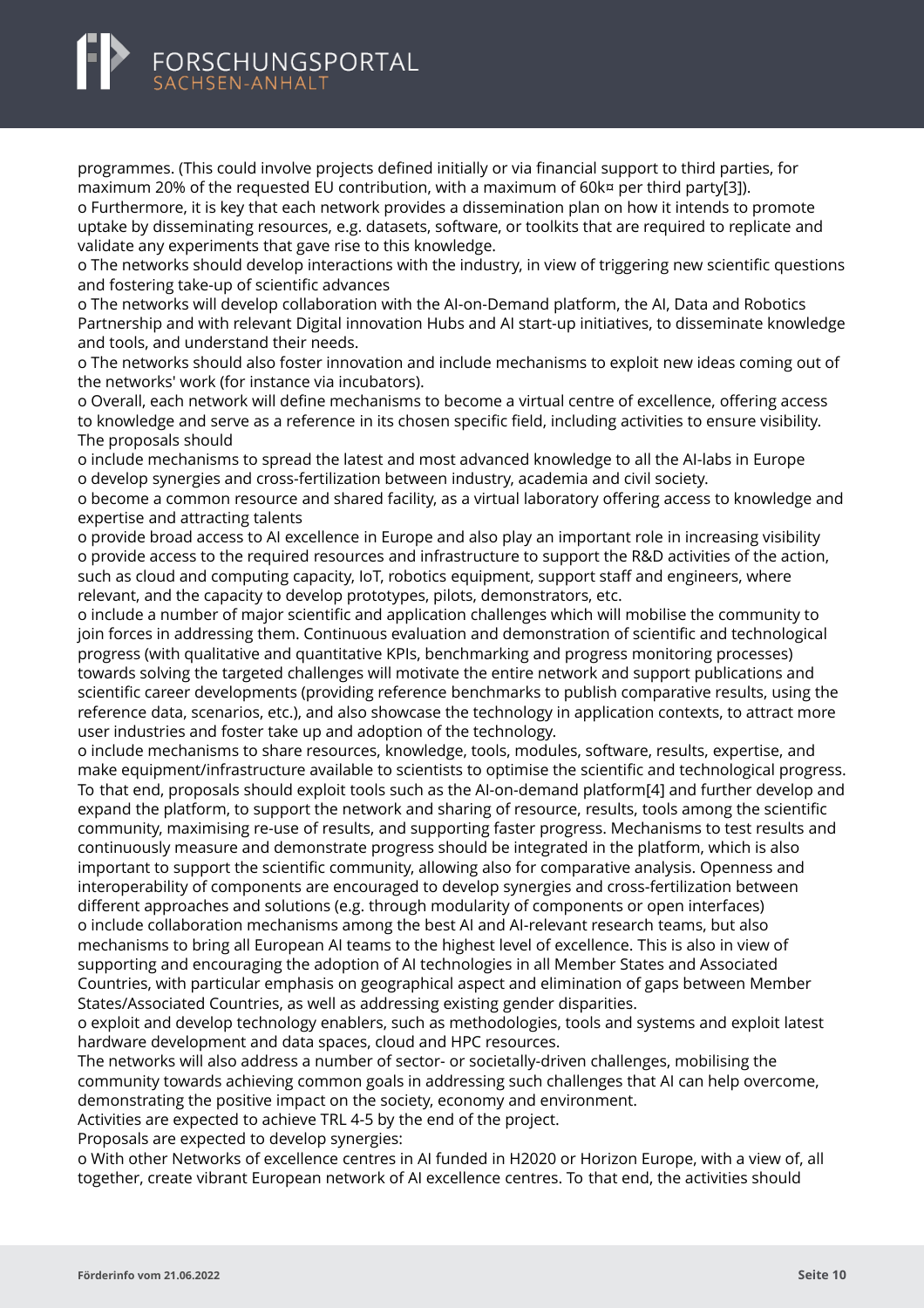<span id="page-11-0"></span>integrate with and complement the activities of the H2020-ICT-48 projects. The proposals are expected to dedicate tasks to ensure this coherence.

o With relevant activities in AI, Data and Robotics, primarily under destinations 3, 4 and 6, but also in other destinations and clusters, as well as relevant missions, and share or exploit results where appropriate. All proposals are expected to allocate tasks to cohesion activities with the PPP on AI, Data and Robotics and funded actions related to this partnership, including the CSA HORIZON-CL4-2021-HUMAN-01-02. Background

The selected networks of excellence centres will contribute to the larger objective of the European Commission to establish the European AI lighthouse.

The AI lighthouse is expected to mobilise the AI community to collaborate on key AI research challenges and to progress faster in joined efforts rather than working in silos, leading to fragmented and duplicated efforts. This is essential to reach critical mass and overcome the present fragmentation of AI research in Europe.

The lighthouse will bring together stakeholders from research, innovation and deployment, to become a world reference in AI that can attract investments and the best talents in the field. The lighthouse will build on key pillars, each of them being a network of excellence centres specialising in a given topic where Europe has the potential to become a global champion.

#### Further Information:

https://ec.europa.eu/info/funding-tenders/opportunities/portal/screen/opportunities/topic-details

[/horizon-cl4-2022-human-02-02;callCode=null;freeTextSearchKeyword=;matchWholeText=true;typeCodes](https://ec.europa.eu/info/funding-tenders/opportunities/portal/screen/opportunities/topic-details/horizon-cl4-2022-human-02-02;callCode=null;freeTextSearchKeyword=;matchWholeText=true;typeCodes=1,2,8;statusCodes=31094502;programmePeriod=2021%20-%202027;programCcm2Id=43108390;programDivisionCode=null;focusAreaCode=null;destination=null;mission=null;geographicalZonesCode=null;programmeDivisionProspect=null;startDateLte=null;startDateGte=null;crossCuttingPriorityCode=null;cpvCode=null;performanceOfDelivery=null;sortQuery=startDate;orderBy=asc;onlyTenders=false;topicListKey=topicSearchTablePageState)=1,2,8;stat 1,2,8;statusCodes=31094502;programmePeriod=2021%20-%202027;programCcm2ld=43108390;programDivisionCo Code=null:focusAreaCode=null:destination=null:mission=null:geographicalZonesCode=null:programmeDivisionPros visionProspect=null;startDateLte=null;startDateGte=null;crossCuttingPriorityCode=null;cpvCode=null;performanceC l;performanceOfDelivery=null;sortQuery=startDate;orderBy=asc;onlyTenders=false;topicListKey=topicSearchTableP SearchTablePageState

#### **8. /HORIZON EUROPE\*/ AI for human empowerment (AI, Data and Robotics Partnership) (RIA), deadline: 16. November 2022 17:00 Brussels time**

ExpectedOutcome:

Proposal results are expected to contribute to at least one of the following expected outcomes:

- o Truly mixed human-AI initiatives for human empowerment
- o Trustworthy hybrid decision-support systems

Scope:

Build the next level of perception, visualisation, interaction and collaboration between humans and AI systems working together as partners to achieve common goals, sharing mutual understanding and learning of each other's abilities and respective roles.

Innovative and promising approaches are encouraged, including human-in the loop approaches for truly mixed human-AI initiatives combining the best of human and machine knowledge and capabilities, tacit knowledge extraction (to design the next generation AI-driven co-creation and collaboration tools embodied e.g. in industrial/working spaces environments).

Each proposal will exclusively focus on one of the two following research objectives, and must clearly identify its focus in the proposal:

1. Reach truly mixed human-AI initiatives for human empowerment. The approaches should combine the best of human and machine knowledge and capabilities including shared and sliding autonomy in interaction, addressing reactivity, and fluidity of interaction and making systems transparent, fair and intuitive to use, which will play a key role in acceptance. The systems should adapt to the user rather than the opposite, based on analysis, understanding and anticipation about human behaviour and expectations.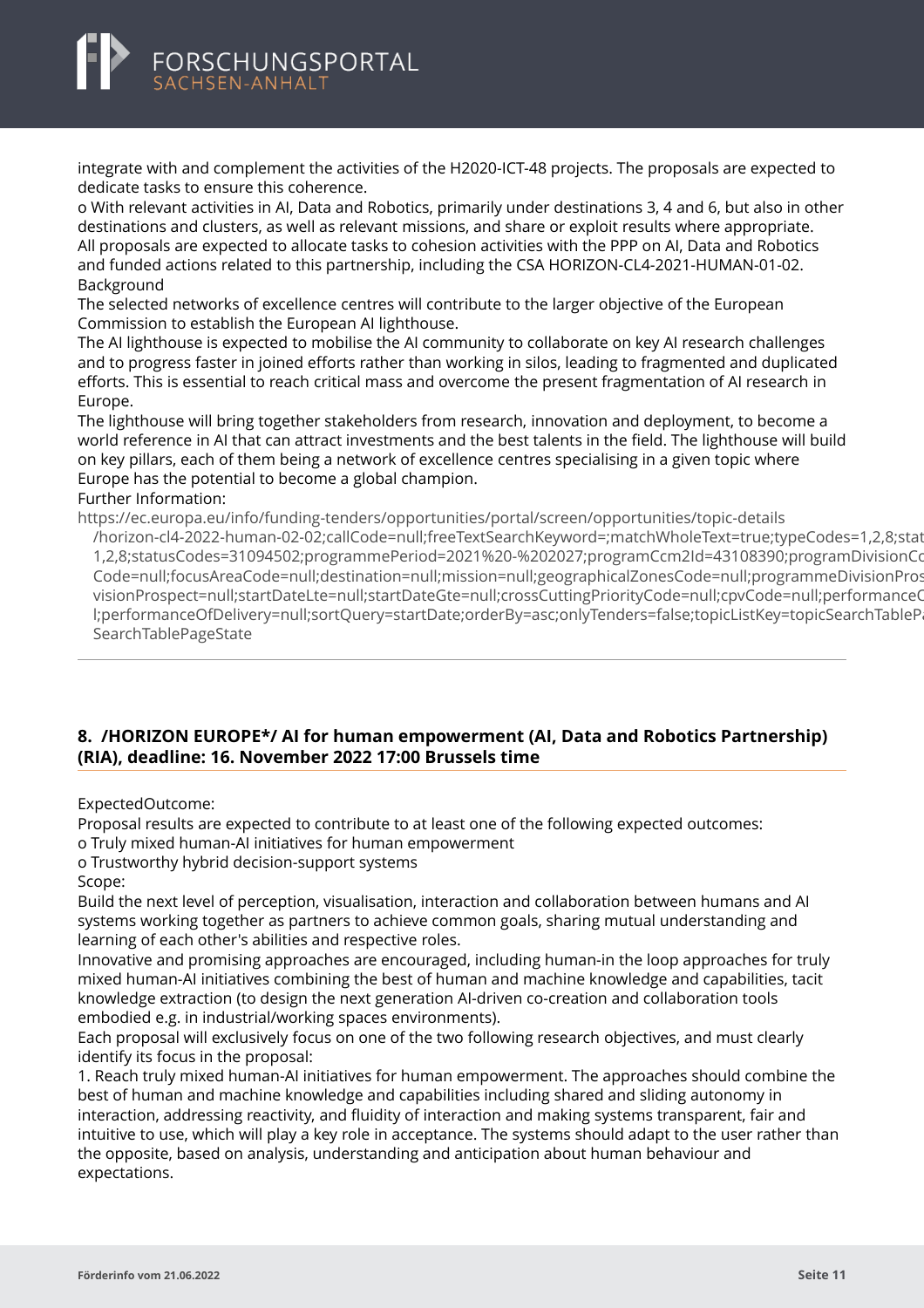# FORSCHUNGSPORTAL

2. Trustworthy hybrid decision-support, including approaches for mixed and sliding decision-making, for context interpretation, for dealing with uncertainty, transparent anticipation, reliability, human-centric planning and decision-making, interdependencies, and augmented decision-making. Transparency, fairness, technical accuracy and robustness will be the key, together with validation strategies assessing also the quality of the decision of the AI supported socio-technical system.

All proposals should adopt a human-centred development of trustworthy AI and investigate and optimise ways of human-AI interaction, key for acceptance and democratisation of AI, to allow any user to take full advantage of the huge benefits such technology can offer, regardless of their age, race, gender or capabilities. This includes development of methods to improve transparency, in particular for human users, in terms of explainability, expected levels of performance which are guaranteed/verifiable and corresponding confidence levels, accountability and responsibility, as well as perceived trust and fairness. AI could also be used to empower humans in supporting them to improve responsible behaviours, where appropriate, but this should be done in full respect of the requirements ensuring trustworthy AI, including human autonomy.

Innovative scientific approach towards human-centric approaches will require multidisciplinary and trans-disciplinary approaches paying particular attention to intersectional factors (gender, ethnicity, age, socioeconomic status, disability) including SSH[1] and other disciplines relevant to stimulate novel research avenues, and eventually improve user-acceptance. Collaborative design and evaluation with users involvement should also be considered

As a pilot activity, proposals in this topic will dedicate part of their activities on investigating novel ways of engagement by citizens or citizen representatives with AI development, with a view of optimising experience towards improving usability and experience for citizens (both at professional or daily life environment).

All proposals should contribute to build the next level of perception, visualisation, interaction and collaboration, and understanding between humans and AI systems working together as partners to achieve common goals, sharing mutual understanding of each other's abilities and respective roles. All proposals are expected to embed mechanisms to assess and demonstrate progress (with qualitative and quantitative KPIs, benchmarking and progress monitoring, as well as illustrative application use-cases demonstrating concrete potential added value), and share results with the European R&D community, through the AI-on-demand platform[2], a public community resource, to maximise re-use of results, either by developers, or for uptake, and optimise efficiency of funding. Activities are expected to achieve TRL 4-5 by the end of the project.

This topic implements the co-programmed European Partnership on AI, Data and Robotics. All proposals are expected to allocate tasks to cohesion activities with the PPP on AI, Data and Robotics and funded actions related to this partnership, including the CSA HORIZON-CL4-2021-HUMAN-01-02. Specific Topic Conditions:

Activities are expected to start at TRL 2-3 and achieve TRL 4-5 by the end of the project - see General Annex B.

Cross-cutting Priorities: Artificial Intelligence Digital Agenda Social sciences and humanities Co-programmed European Partnerships [1]Social Sciences and Humanities [2]Initiated under the AI4EU project https://cordis.europa.eu/project/id/825619 and further developed in projects resulting from H2020-ICT-49-2020 call Further Information: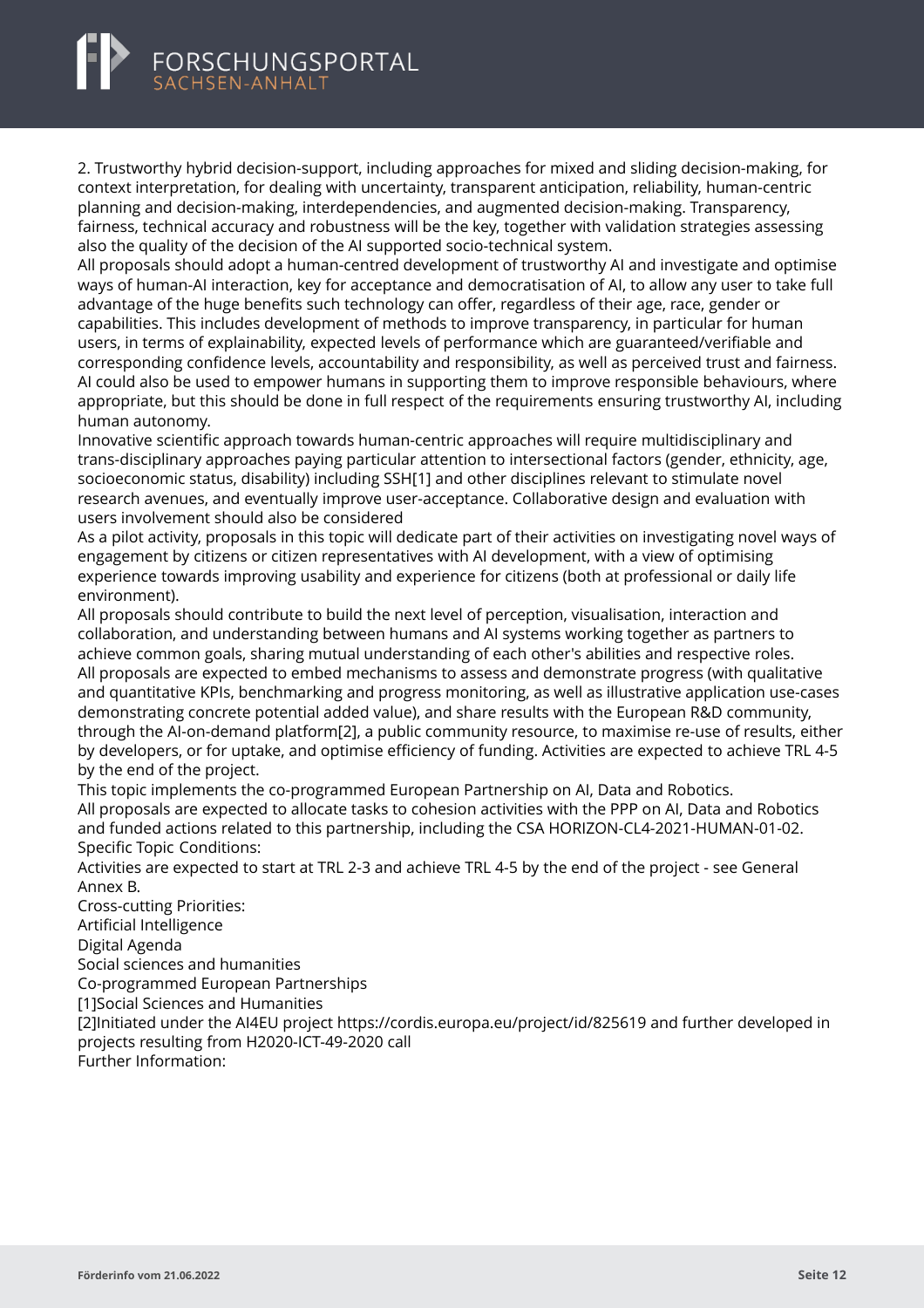<span id="page-13-0"></span>

https://ec.europa.eu/info/funding-tenders/opportunities/portal/screen/opportunities/topic-details

[/horizon-cl4-2022-human-02-01;callCode=null;freeTextSearchKeyword=;matchWholeText=true;typeCodes](https://ec.europa.eu/info/funding-tenders/opportunities/portal/screen/opportunities/topic-details/horizon-cl4-2022-human-02-01;callCode=null;freeTextSearchKeyword=;matchWholeText=true;typeCodes=1,2,8;statusCodes=31094502;programmePeriod=2021%20-%202027;programCcm2Id=43108390;programDivisionCode=null;focusAreaCode=null;destination=null;mission=null;geographicalZonesCode=null;programmeDivisionProspect=null;startDateLte=null;startDateGte=null;crossCuttingPriorityCode=null;cpvCode=null;performanceOfDelivery=null;sortQuery=startDate;orderBy=asc;onlyTenders=false;topicListKey=topicSearchTablePageState)=1,2,8;stat 1,2,8;statusCodes=31094502;programmePeriod=2021%20-%202027;programCcm2ld=43108390;programDivisionCo Code=null;focusAreaCode=null;destination=null;mission=null;geographicalZonesCode=null;programmeDivisionPros visionProspect=null;startDateLte=null;startDateGte=null;crossCuttingPriorityCode=null;cpvCode=null;performanceC l;performanceOfDelivery=null;sortQuery=startDate;orderBy=asc;onlyTenders=false;topicListKey=topicSearchTableP SearchTablePageState

#### **9. /Sonstige\*/ H2020-INNOSUP-1, deadline: 30. June 2022 17:00 Brussels Time**

H2020-INNOSUP-1 project AMULET has published its first open call for cascade funding for SMEs, with a budget of 1.277 M euros.

The goal of AMULET is to create new value chains through projects that will foster the penetration of advanced lightweight materials in four sectors: automotive, aerospace & aeronautics, energy, and building.

Projects should be submitted by consortia of minimum 2 SMEs (from EU 27 and H2020 associate countries) and address one of the challenges pre-identified by AMULET.

With this 1st call, AMULET will select up to 36 projects invited to a Jury Day, from which up to 26 will pass to the AMULET programme support services, and out of them, up to 7 will complete the full programme, following a funnel approach:

- up to 26 consortia (2-3 SMEs) to submit a feasibility study: 23,000 ¤

up to 7 consortia (2-3 SMEs) to demonstrate their solutions: 80,000 ¤

- up to 7 consortia (2-3 SMEs) to get follow-up support services: 17,000 ¤ Further information:

<https://amulet-h2020.fundingbox.com/>

## **10. /HORIZON Europe/,Cost Aufruf Deadline: 20.October 2022 12:00 Central European Time**

Participants are invited to submit COST Action proposals contributing to the scientific, technological, economic, cultural or societal knowledge advancement and development of Europe. Multi- and interdisciplinary proposals are encouraged.

The Open Call Action proposal submission, evaluation, selection and approval (SESA) procedure is fully science and technology-driven and will ensure a simple, transparent and competitive proposal evaluation and selection process, reflecting the bottom-up, open and inclusive principles of COST.

Participants planning to submit a proposal for a COST Action will need to refer to the SESA guidelines and to the Open Call Announcement on the Documents and Guidelines page.

Further Information:

Open Call: A Simple One-Step Application Process | COST

# **11. /Deutsche Krebshilfe e. V./ Operative Surgical Research, deadline: 18. July 2022, 1. Phase**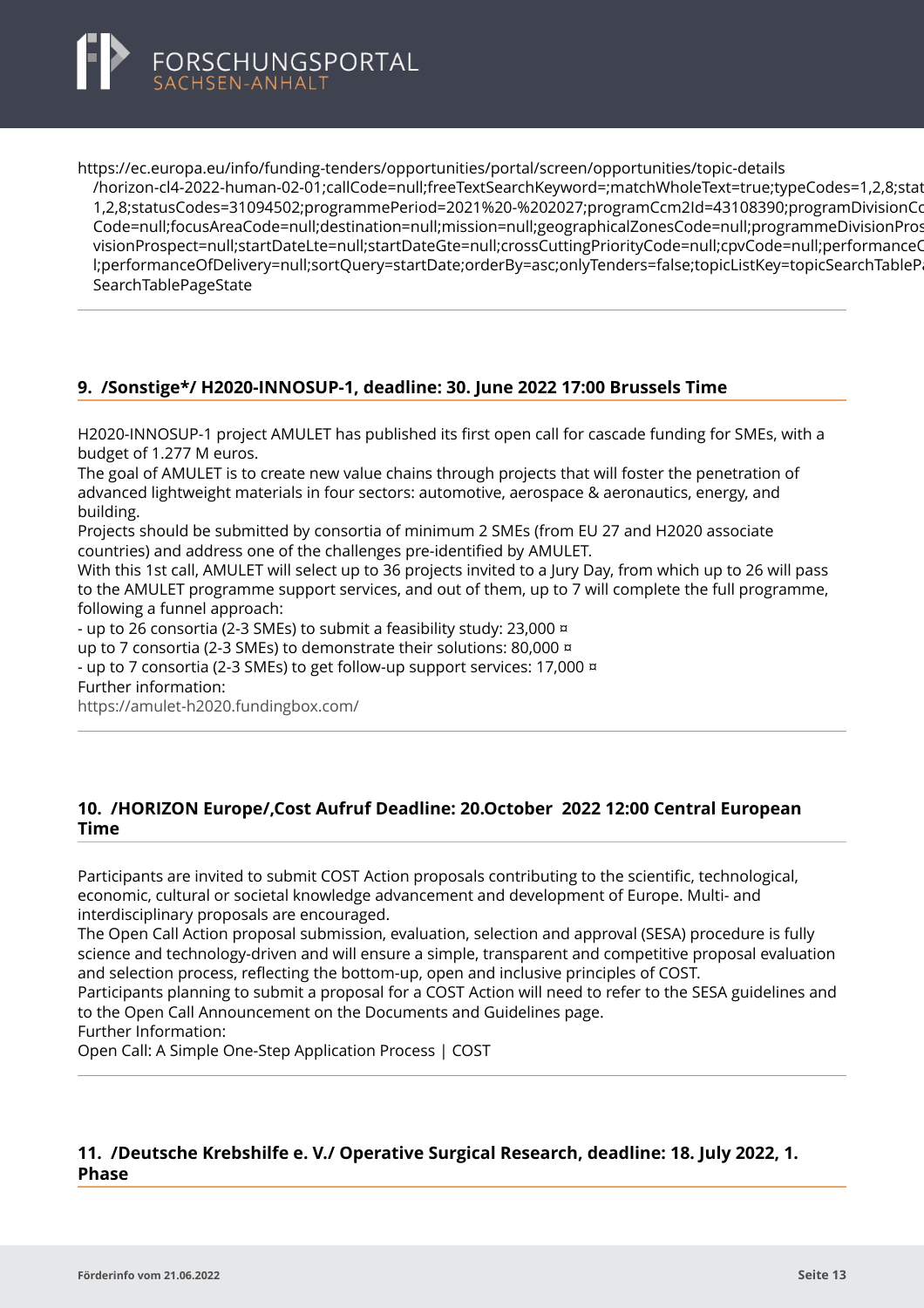<span id="page-14-0"></span>

German Cancer Aid announces a new call for proposals to fund operative surgical projects that have the potential to further improve surgical procedures in cancer treatment, leading to more effective therapies, im- proved quality of life, and reduction of unwanted side effects. Applications are invited for hypothesis-driven, surgically and operationally oriented scientific projects with a duration of up to 3 years. Possible topics include navigation, robotics, new surgical techniques, functional preservation and molecular methods for surgical treatment planning. Purely observational studies of existing technological solutions are not eligible for funding.

Applications are not accepted from members of profit-oriented organizations or from persons who are not permitted allowed to publish results in a generally accessible form. The project outlines and applications submitted will be evaluated by an international committee of experts. For this reason, all project outlines and applications must be in English. Title, Summary, and Financial Plan have to be submitted also in German. Please use the section numbers as below with the corresponding titles. The requirements for Letters of Intent and project outline are described in detail in the following sections. Please do not exceed page limits.

The application and evaluation procedure takes place in three steps:

- Applicants must inform German Cancer Aid by July 18, 2022 that they plan to submit an application (Letter of Intent, LOI).

- Project outlines must be submitted no later than August 19, 2022.

- If the preliminary evaluation is favorable, full applications must be submitted by November 30, 2022. Further Information:

<https://www.krebshilfe.de/forschen/foerderung/ausschreibungen/>

#### **12. /European Cluster Collaboration Platform/ Call for Expression of Interest - Clusters meet Regions, deadline: 29. July 2022 18:00 Brussels time**

The ECCP is launching a Call of Expression of Interest to select the national/regional authorities and clusters organisations to run each of these important events.

At our 'Clusters meet Regions' events, national and regional clusters and policymakers come together to share experiences, secure new partnerships and to learn from one another how we can all make better use of clusters to:

- strengthen our industrial ecosystems,

- address disruptions in our supply chains,
- drive the green and digital transition, and

- build resilience in our regions.

The Clusters meet Regions events also provide opportunities for our clusters community to discuss national and regional economic development and liaise with other regions facing transition challenges similar to their own.

Each workshop must be designed to be beneficial for cluster managers and policy makers, with the ultimate objective of ensuring that clusters are central to the process of putting the European Union's regional economic, business and social goals into action.

Further information:

<https://clustercollaboration.eu/content/call-expression-interest-clusters-meet-regions>

#### **13. /Sonstige\*/ GALATEA- THE BLUE GROWTH ACCELERATOR - Call for Services, deadline: 30. September 2022 17:00 Brussels time**